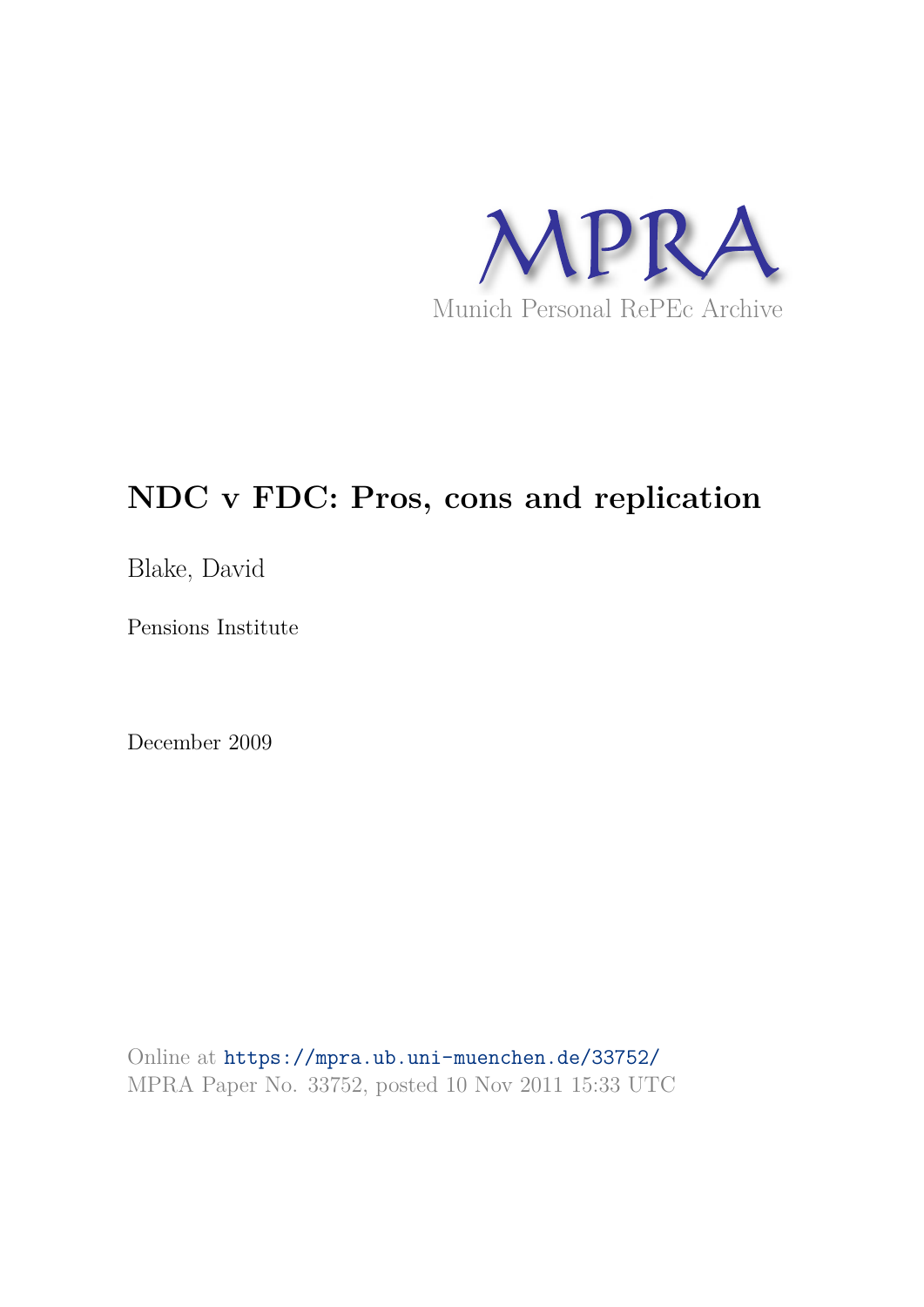# Pensions **TU** Pension

# DISCUSSION PAPER PI-0913

## NDC v FDC: Pros, Cons and Replication

David Blake

September 2011

ISSN 1367-580X

The Pensions Institute Cass Business School City University London 106 Bunhill Row London EC1Y 8TZ UNITED KINGDOM

http://www.pensions-institute.org/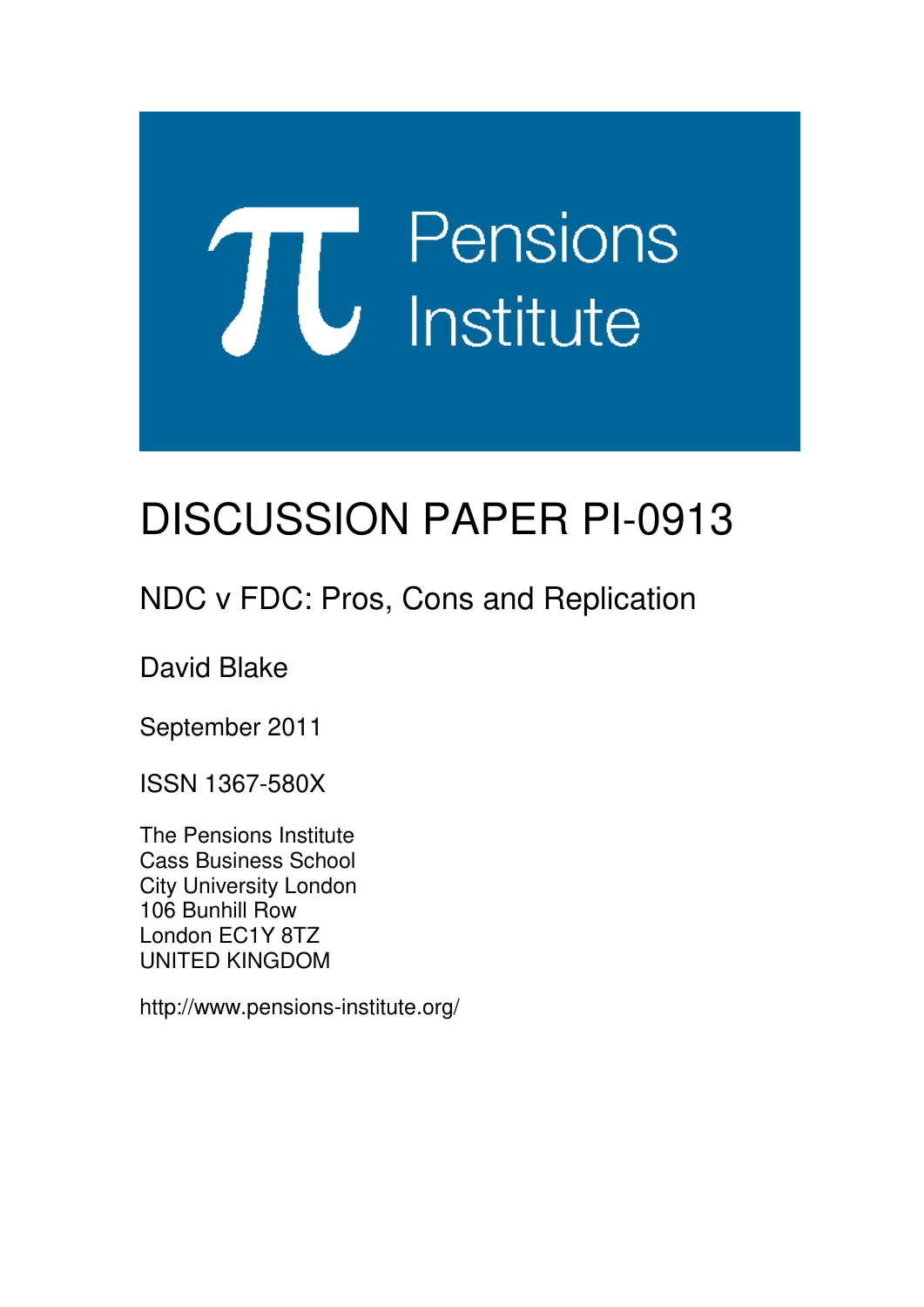**NDC v FDC: Pros, Cons and Replication** 

**David Blake\*** 

**Pensions Institute 106 Bunhill Row London EC1Y 8TZ UK**

**www.pensions-institute.org d.blake@city.ac.uk** 

Presented at:

**Non-Financial Defined Contribution Pension Systems: Progress and New Frontiers in a Changing Pension World**  Joint Swedish Social Insurance Agency - World Bank Conference

Stockholm Hilton Hotel Slussen, Sweden

#### **4 December 2009 (revised 13 September 2011)**

#### **Abstract**

This paper examines the advantages and disadvantages of non-financial defined contribution (NDC) pension plans relative to financial defined contribution (FDC) pension plans. It also shows how an NDC outcome can be replicated in a FDC framework.

**\*** I am grateful for helpful comments from Edward Palmer and for some useful references provided by Salvador Valdés-Prieto.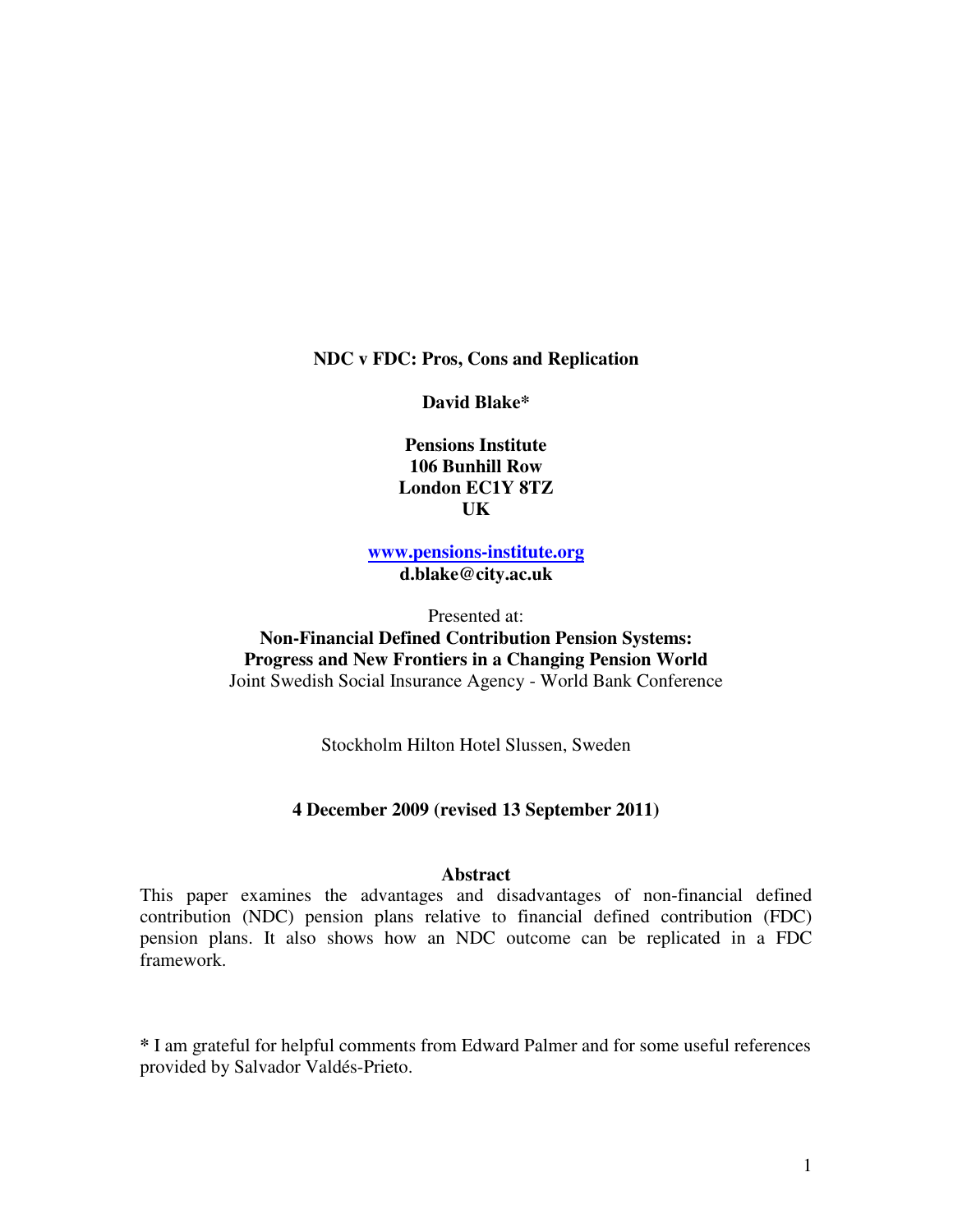#### **Introduction**

Given that the Swedish non-financial defined contribution (NDC) pension system has had around a decade to bed down since its launch in 1999, this is an ideal opportunity to examine its advantages and disadvantages relative to financial defined contribution (FDC) pension plans. It also provides an opportunity to investigate whether an NDC outcome can be replicated in a FDC framework.

As we conduct this analysis, we should keep in mind the three main characteristics of the pension benefits in a 'good' pension plan:

- They are related to final salary. In line with the lifecycle model (LCM) of Ando and Modigliani (1957) and Modigliani and Ando (1963), consumers value consumption smoothing over their lifetimes and dislike sharp falls in income and hence consumption between one year and the next.
- They are uprated with inflation once in payment in order to maintain the standard of living in retirement.
- They hedge longevity risk by providing an income for life. A pension is a stream of payments that starts when someone retires and continues in payment until they die. In other words, a pension provides lifetime income security in retirement for however long the retiree lives (Bodie, 1990). Unless a plan provides this protection, it can be considered to be a wealth management plan, but not a pension plan.

We also need to distinguish between the accumulation phase and the decumulation phase of funded pension plans.

#### **NDC: Pros & Cons**

Before examining the pros and cons of NDC, it is worth briefly reviewing its design, using the original Swedish model for illustration. During the accumulation phase, each plan member has a 'notional' fund which grows with new contributions at a rate of return which equals the average wage growth rate in the economy plus an adjustment arising from an automatic balancing mechanism (ABM). Defining A/L as the ratio of assets to liabilities in the plan, the adjustment will be negative if  $A/L \le 1.00$ . It will be positive if, following a negative adjustment,  $A/L > 1.10$  and this adjustment will be maintained until the system has returned to the same path of indexation that would have been followed had the negative adjustment not occurred. There is no positive adjustment in other circumstances, however, so, in principle, the system could build up a surplus that is never distributed.

In the NDC decumulation phase, the life annuity at retirement that each plan member receives will equal the individual's accumulated account value divided by an annuity factor that depends on cohort life expectancy at retirement. The initial real growth rate in the annuity was set at 1.6  $\%$  p.a., with this adjusted (upwards or downwards) to maintain system financial balance. The annuity can be claimed in part or whole from age 61. The worker does not need to leave the labour force to claim it and, as long as he or she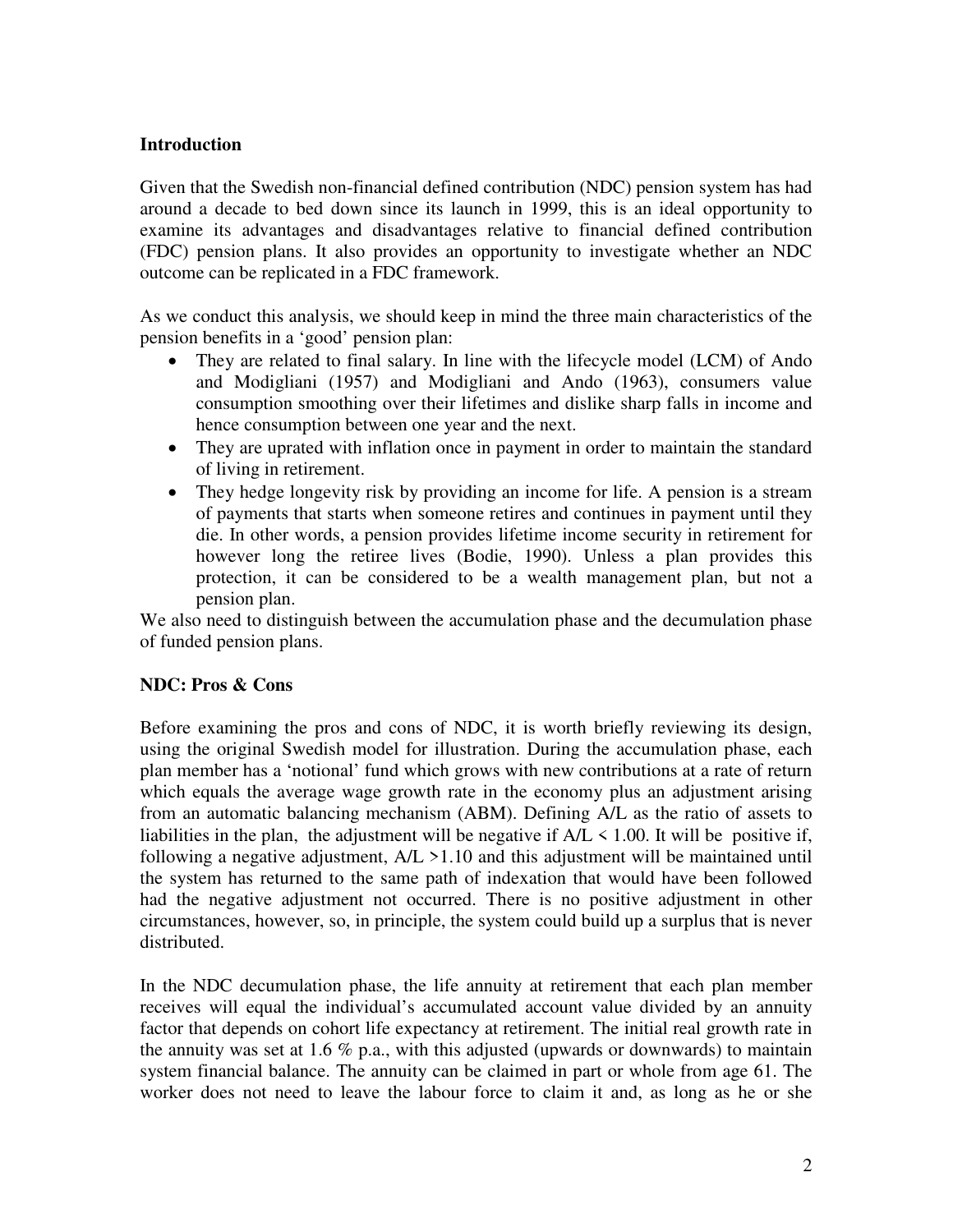continues to work, contributions will be paid on earnings. Also, there is no maximum age at which the pension must be drawn. The Swedish plan has a minimum pension guarantee, financed through general tax revenues, allowing an element of redistribution in favour of poorer retirees. Additional redistribution occurs through non-contributory rights, such as child care rights granted during the first four years after a child is born, also paid through external contributions from the general budget.

NDC plans have a number of advantages:

- They are compulsory, so the plan designer can choose and enforce the parameters of the system. For example, the designer can choose an appropriately high contribution rate, one intended to achieve a desirable replacement ratio in retirement: the Swedish system has a 16% mandatory contribution rate in its NDC component and a 2.5% mandatory contribution rate in its FDC component. As another example, the designer can specify the minimum guaranteed pension level.
- They involve risk sharing within each generation, thereby avoiding the intergenerational inequities of other systems – including the previous Swedish system – that pass deficits down to the next generation. Given demographic changes – increasing life expectancy and declining fertility – these deficit transfers were seen as unaffordable going forward.
- They overcome the intragenerational inequities of defined benefit (DB) pensions which leave companies bearing longevity risk and are unfair to early leavers – who experience portability losses when they change jobs – and to low fliers – who do not gain from the backloading of benefits in DB plans.
- In addition, the Swedish FDC plan, which supplements the NDC plan, with a free choice of investment portfolios from a set of registered funds, is characterized by the following: Its cost of operation is low. Economies of scale are maximized since the state (via the tax authorities) collects contributions and there is a central clearing house (via the PPM, the Premium Pension Authority).<sup>[1](#page-4-0)</sup> The long-run target costs (e.g., Palmer, 2008) of around 0.20 % of PPM assets – comprising around 0.04% for PPM overhead costs, 0.15% for fund management fees of FDC assets and 0.01% for contribution collection – are very low compared with typical FDC costs.
- There is good access to information. The clearing house provides information on returns, costs, and risk measures for all funds (in the FDC component).

NDC plans have a number of disadvantages:

- They require the whole country to participate. This, in turn, implies that a high degree of social solidarity is required.
- The assets are very poorly diversified internationally. In effect, the Swedish NDC system invests in a single stock called 'Sweden'. This means that Swedish pensions – in the NDC component at least – are wholly dependent on Swedish economic growth rates and Swedish demographic trends. Countries can become insolvent – what happens then to NDC pension entitlements?

<span id="page-4-0"></span><sup>&</sup>lt;sup>1</sup> In 2011, the PPM became part of the Swedish Pension Agency which administers the entire public pension system.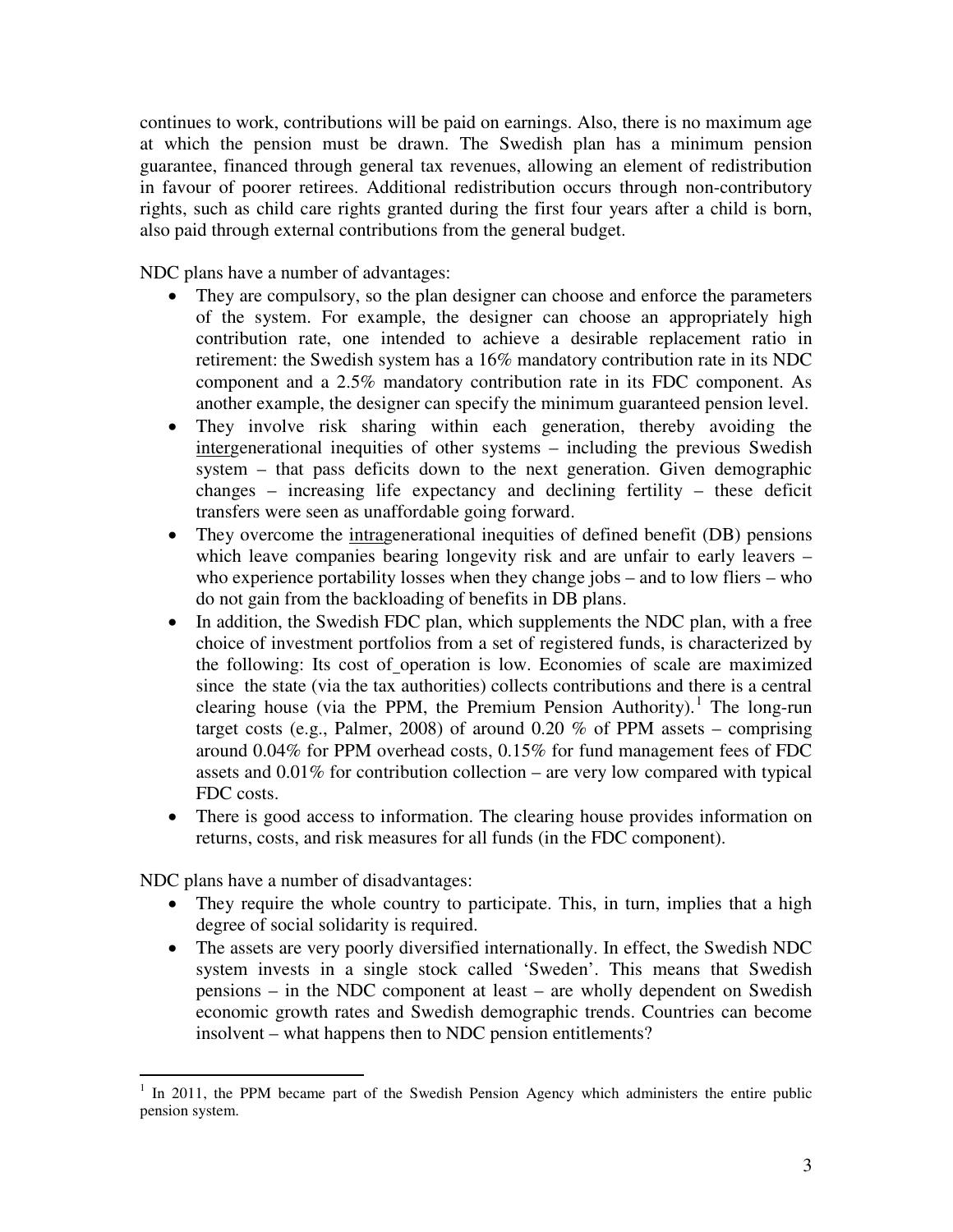- They cannot deal well with international labour mobility.<sup>[2](#page-5-0)</sup>
- The pension assets are not portable in a way that the assets in FDC plans are.
- The state is a monopoly supplier of services and products (e.g., annuities). Can it be trusted to provide these services efficiently and at fair prices? Can it be trusted not to change contract terms in the long run?
- Because the annuity factor depends on cohort life expectancy at retirement, the NDC pension is unfair to people with impaired lives.

In short, NDC pensions are really just pay-as-you-go (PAYG) pensions with a bit more equity, although NDC is arguably more efficacious than other forms of PAYG, since members get what they pay for with their contributions.

FDC plans also have a number of advantages:

- A separate fund accumulates for each individual, giving a sense of 'ownership' and 'security'. The fund also allows greater portability: workers can move between jobs and between countries more easily, taking their pension pot with them.
- They are transparent: the value of the assets held in each pension pot can easily be determined at any time, as can the size of the annuity that can be bought with the assets. [3](#page-5-1)
- They allow for the diversification of investments internationally: they can invest in the world's fastest growing companies in the world's fastest growing economies.
- Aaron (1966) showed the condition under which funded pension plans are superior to unfunded plans: it requires the real rate of return on assets in funded plans to exceed the real growth rate in the wage bill which equals the 'rate of return' in a PAYG plan, such as NDC. This condition holds in practice, not least because pension funds are able to generate higher returns by investing in the fastest-growing economies of the world, rather than in the domestic economy. The condition must also hold in theory on account of the 'dynamic efficiency' of the economy (see, e.g., Blake, 2000). 'Dynamic efficiency' requires that the average return on financial assets exceeds the growth rate in the wage bill, which, in turn, equals the growth rate in national income, if the share of wages in national income is constant. Saving via a pension fund helps the process of capital accumulation, which, in turn, improves the productivity of workers. However, it is possible to accumulate so much capital that the rate of return on capital assets falls below the growth rate in national income and the economy becomes 'dynamically inefficient': people could be made better off by saving less and consuming more. Dynamically inefficient economies are unlikely to be sustainable in the long run, since the owners of capital are likely to transfer their capital to economies offering higher returns. This implies that, in long-run equilibrium, funded plans, such as FDC plans, will be superior – in the sense of generating higher overall returns – than unfunded plans, like NDC plans.

 $\overline{a}$  $2^2$  A similar weakness holds for DB plans.

<span id="page-5-1"></span><span id="page-5-0"></span><sup>&</sup>lt;sup>3</sup> This is also true of NDC, unlike other PAYG plans: the exact accounting values in NDC are always either known or can be readily computed for all participants.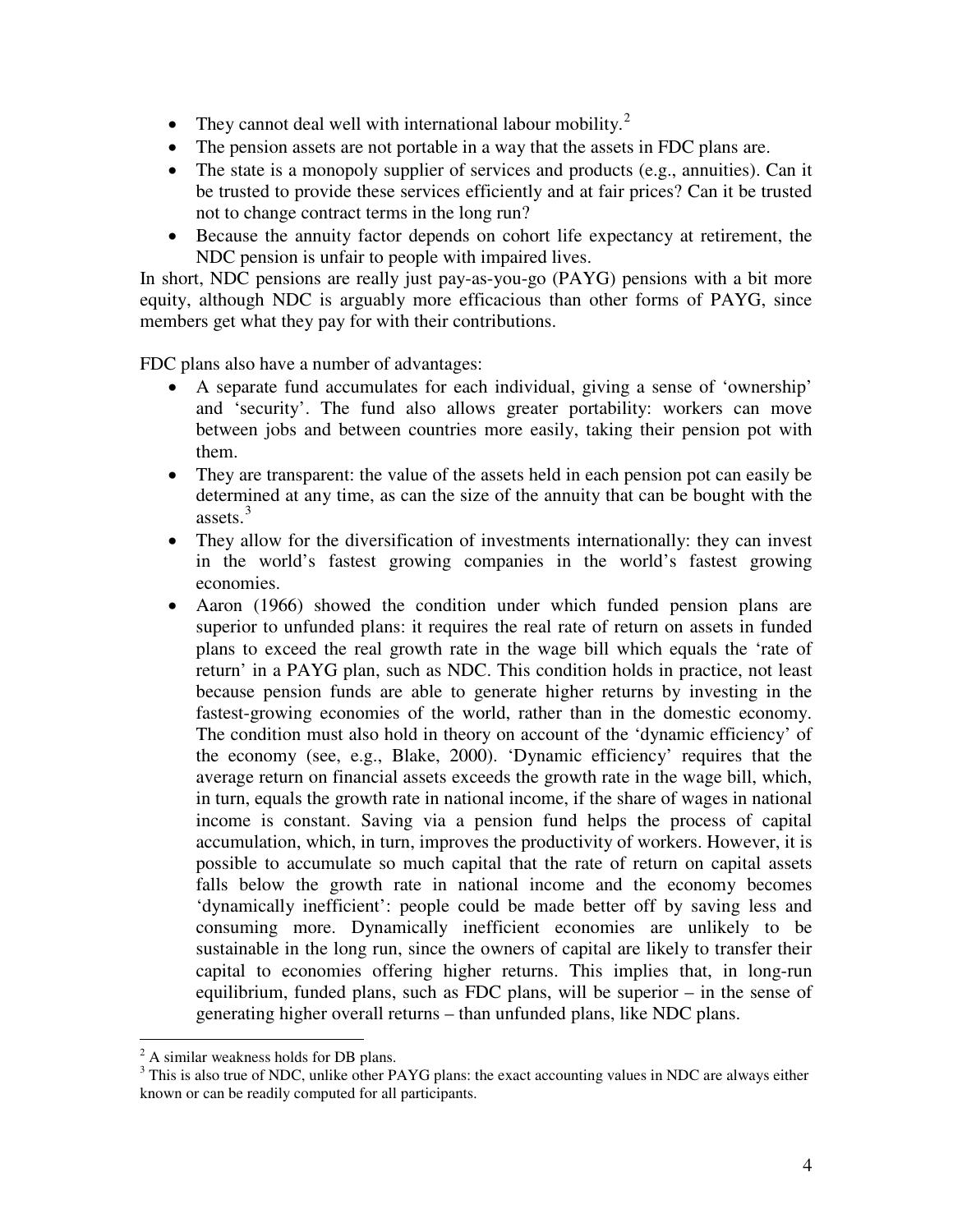FDC plans also have a number of disadvantages:

- The contribution rates might be insufficient to generate an adequate pension in retirement, unless the FDC plan has mandatory minimum contributions.
- The individual funding of pension arrangements might not be feasible for the low paid.
- State-run PAYG systems permit minimum welfare standards to be established via income redistribution in a way in which private-sector funded plans do not.
- Funded pension arrangements can give an illusion of 'security' which disregards the political risks associated with the visible presence of a large pool of financial assets. Cash-strapped finance ministers can change the rules of the game: e.g., UK finance ministers have removed the right of pension funds to recover tax paid on dividends in UK companies (in 1997) and have put a cap on the level of contributions eligible for tax-relief (in 2011).
- Individually-funded pension arrangements are subject to the following types of risks:
	- o Contribution risk due to unemployment, ill-health, disability or death-inservice
	- o Asset return risk
	- o Inflation risk
	- o Interest rate risk
	- o Longevity risk, the risk related to the provision of pension annuities when lifetimes are uncertain.

These risks are either expensive or impossible to hedge using private insurance markets:<sup>[4](#page-6-0)</sup> individuals are unable to transfer risks efficiently to the insurance companies operating in these markets.

How one compares the pros and cons of the two types of pension plan is largely a matter of personal preference, but, for me, the Aaron condition and the condition for dynamic efficiency provide a powerful argument favouring FDC over NDC.

#### **Can NDC be replicated in a FDC framework?[5](#page-6-1)**

The answer is 'yes' if the government introduces two new types of bonds, one designed for the accumulation phase and the other for the decumulation phase.<sup>[6](#page-6-2)</sup>

Since benefits in a NDC plan grow with earnings, a perfect matching asset for the accumulation phase would be either (zero-coupon) wage-indexed bonds or – since the

<span id="page-6-0"></span><sup>&</sup>lt;sup>4</sup> For example, attempts to provide guaranteed minimum returns within FDC plans tend to reduce total returns.

<span id="page-6-1"></span><sup>&</sup>lt;sup>5</sup> Valdés-Prieto (2000, 2004) provides the formal conditions under which a FDC plan can replicate a mature NDC plan: (a) the FDC plan is taxed to equalise returns, (b) the NDC plan is heavily guaranteed by the State, and (c) the FDC plan is fully invested in long term public debt. The two plans will, however, differ during a transition arising from changes in the population growth rate.

<span id="page-6-2"></span> $<sup>6</sup>$  It is possible for these bonds to be issued by private sector organisations, although with greater credit risk</sup> attached.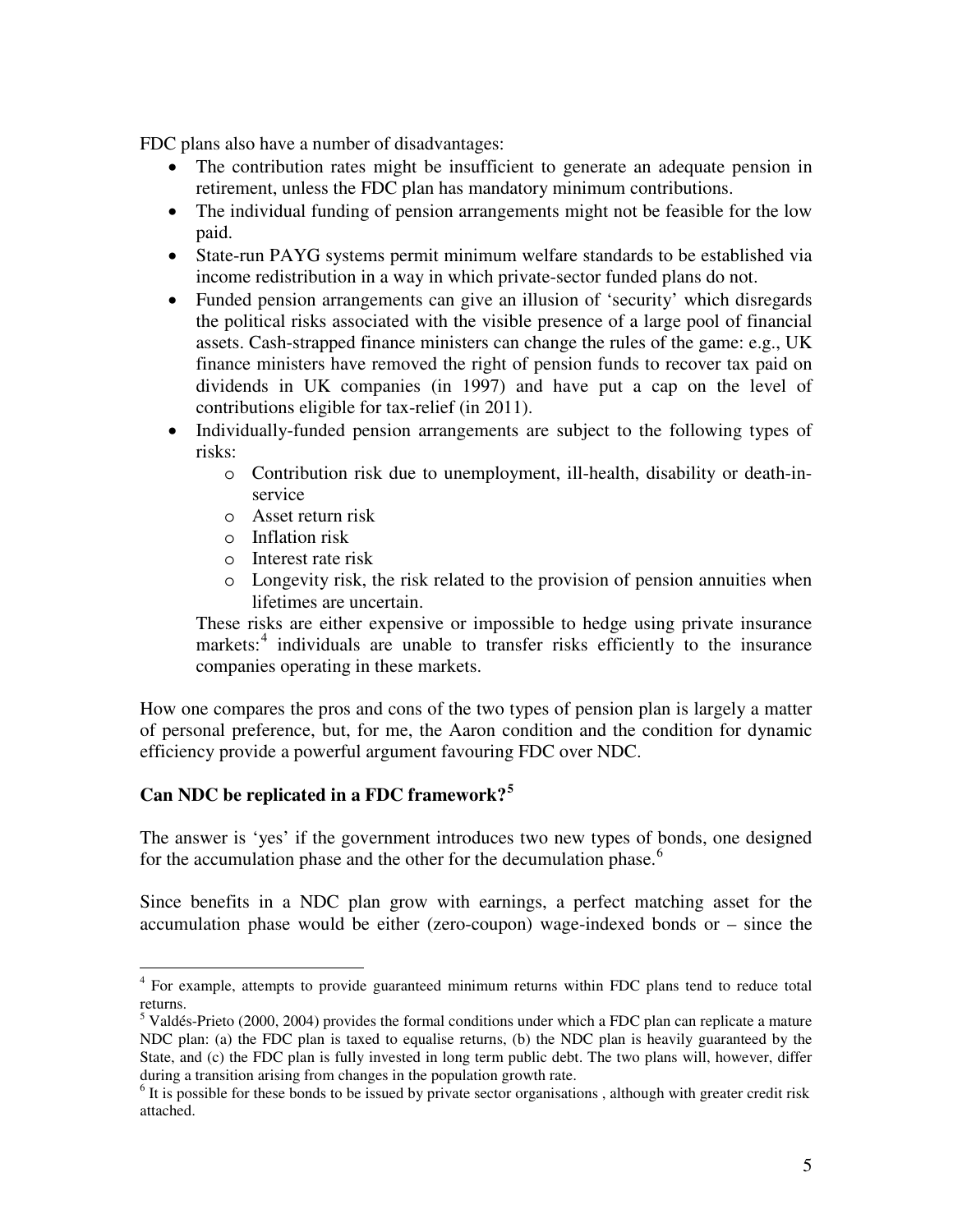long-run shares of factors of production in national income are relatively stable over time, as Figure 1 demonstrates for the UK – GDP-indexed bonds. If pension contributions were invested in these bonds, they would accrue returns precisely as they would in a NDC plan. Note, coupons are not needed prior to retirement, hence the bonds should be zerocoupon. The government is a natural issuer of these bonds, since it has a natural hedge in its balance sheet – if wages or GDP increase, the payments on the bond increase, but so do the tax revenues to pay for these extra payments. The risk premium that the government would need to charge on these bonds would therefore be negligible.

Since pensions in payment need to provide an income for life and also need to protect against post-retirement inflation, the best way for members of DC pension plans to hedge their (idiosyncratic) longevity risk and inflation risk after retirement is to purchase an index-linked lifetime annuity at retirement. The best way for annuity providers to hedge the (aggregate or systematic) longevity risk that they face is to buy index-linked longevity bonds issued by the government.<sup>[7](#page-7-0), [8](#page-7-1)</sup>

A longevity bond with the following characteristics can help annuity providers hedge aggregate longevity risk:

- The bond pays coupons that decline over time in line with the actual mortality experience of a cohort of the population, say 65-year-old males from the national population: so the coupons payable at age 75 will depend on the proportion of 65- year-old males who survive to age 75.<sup>[9](#page-7-2)</sup>
- Coupon payments are not made for ages for which longevity risk is low: so, for example, the first coupon might not be paid until the cohort reaches age 75 (such a bond would be denoted as a deferred longevity bond).
- The coupon payments continue until the maturity date of the bond which might, for example, be 35 years after the issue date when the cohort of males reaches age 100.
- The final coupon incorporates a terminal payment equal to the discounted value of the sum of the post-100 survivor rates to account for those who survive beyond age 100. The terminal payment is calculated on the maturity date of the bond and will depend on the numbers of the cohort still alive at that time and projections of their remaining survivorship. It is intended to avoid the payment of trivial sums at very high ages.
- The bond pays coupons only and has no principal repayment. In financial engineering terms, it is equivalent to an annuity bond plus a longevity swap.

 $\overline{a}$ 

<span id="page-7-0"></span><sup>&</sup>lt;sup>7</sup> Annuity providers do not face idiosyncratic longevity risk if the annuity pool is sufficiently large. They do face basis risk, which arises from the difference between the realised mortality experience of the national population upon which the bond's coupon payments are based and the realised mortality experience of their annuity pool. However, basis risk can be hedged effectively (see Coughlan et al,, 2011).

<span id="page-7-1"></span> $8$  Interestingly, Palmer (2011 and in his contribution to this volume) shows that a longevity bond – which he calls a NDC bond – is needed to close a NDC pension system and establish a unique value for the NDC assets. In other words, a NDC pension system is an incomplete system without a longevity bond.

<span id="page-7-2"></span> $9<sup>9</sup>$  The coupons will, however, increase in line with an inflation index.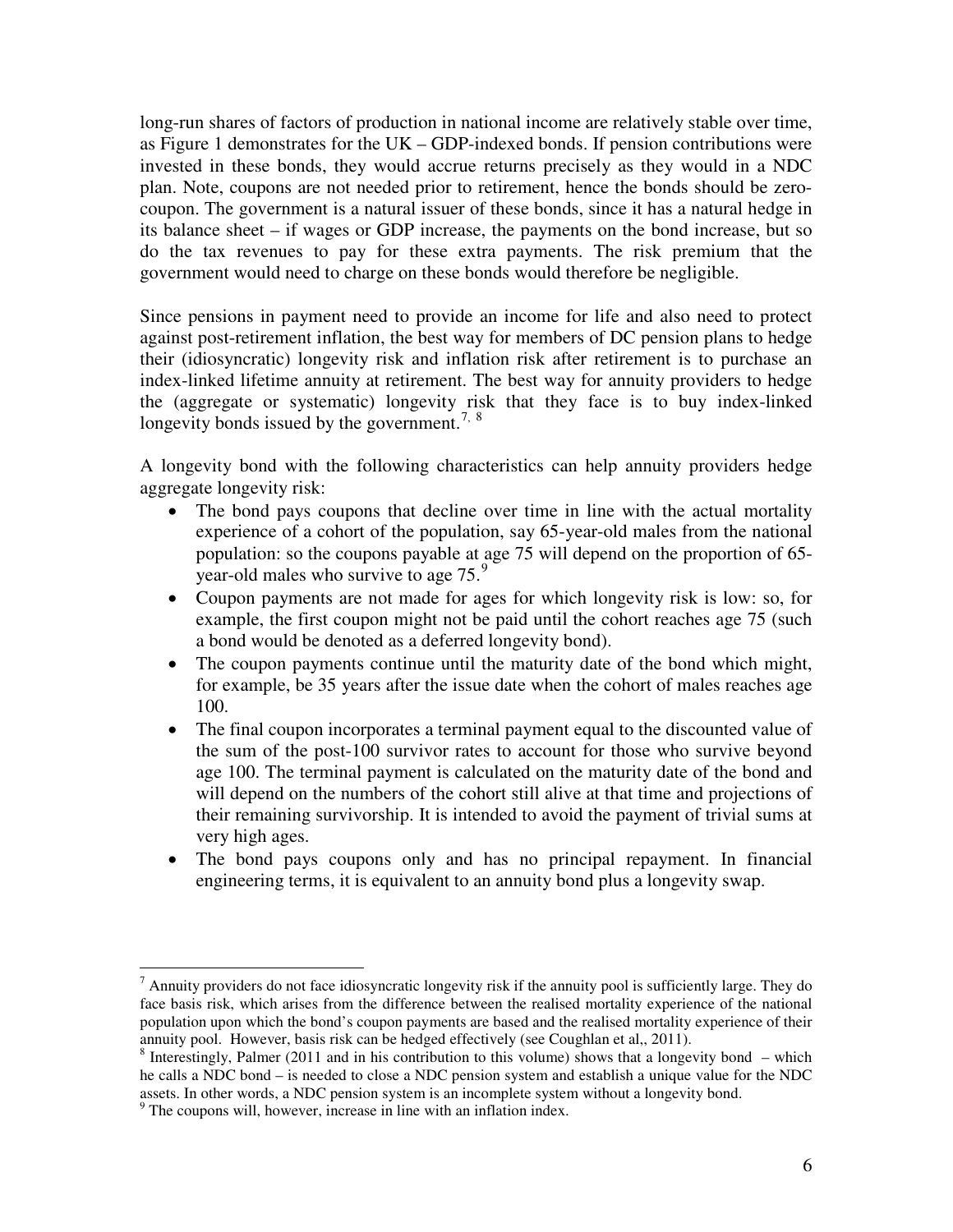Figure 2 shows the likely range of coupon payments on a deferred longevity bond, purchased by an annuity provider with the proceeds from selling an index-linked annuity to a 65-year old retiree. There is little aggregate longevity risk in the first 10 years after retirement, so there is no need for the annuity provider to seek aggregate longevity risk protection for annuitants aged between 65 and 75. After age 75, longevity risk increases and reaches a peak around age 90. After 90, longevity risk begins to tail off, but there is still a long tail of annuitants – even if small in number – who survive to ages above 110. The best estimate of the coupons on the longevity bond is shown by the central bar in the middle of the 90% confidence band for coupon payments in Figure 2. If population survivorship is higher at each age than was expected, the bond pays out higher coupons. This is what the annuity providers need to help match the higher than expected annuity payments they need to make. If, on the other hand, survivorship is lower at each age than was expected, the bond pays out lower coupons. But annuity providers are not likely to mind this, since their annuity payments are also likely to be lower.

Unlike wage- or GDP-indexed bonds, the government is not a natural issuer of longevity bonds. It has an existing large net exposure to longevity risk via the social security pension system and the pension plans of public-sector workers. The government would therefore need to charge a longevity risk premium to issue longevity bonds. However, annuity providers would be willing to pay a fair longevity risk premium to hedge a risk that cannot be hedged with existing instruments. So a potentially important advantage of traded longevity bonds would be to help to establish a market price for longevity risk.<sup>[10](#page-8-0)</sup> As well as earning the longevity risk premium, the government can also hedge the longevity risk that it would be assuming from issuing longevity bonds by indexing the state pension age to increases in life expectancy: this would provide an alternative to the ABM adjustment.

 $\overline{a}$ 

<span id="page-8-0"></span> $10$  Palmer (2011 and in his contribution to this volume) argues that the NDC longevity bond required to complete the NDC pension system does not need to be sold on the financial markets and can be issued without a longevity risk premium accruing to the government. '[I]t is clear that there would be no marginal gain in marketing the NDC bond. Selling the NDC bond on the market would lead to marginal costs in the form of transaction costs and a risk premium to compensate the holder for holding the bond. This would however create no welfare gain for the participants – this only shifts individuals' money from one pocket to the other; the taxpayers are in principle the same individuals as the workers and pensioners' (Palmer (2011, pp 23-24)...'[T]here is no reason for the government to attach a risk premium to this debt component and by not doing this the cost to the taxpayers is exactly on par with the value of the commitment behind the bond'. The same arguments could be made for standard longevity bonds as originally proposed by Blake and Burrows (2001) if everyone in the economy were covered by a FDC or DB pension plan. Absent that, there would be redistributional effects – associated with all tax payers providing the longevity insurance, but only some tax payers benefitting from it – which can be (at least partially) overcome by the government earning a longevity risk premium from selling longevity bonds on the open market. Further, the trading in market-issued bonds establishes a market price for longevity risk. The absence of such a market price is presently a key weakness in the life market – the newly emerging global market that trades longevitylinked assets and liabilities. The NDC bond proposed by Palmer will not provide a price of longevity risk.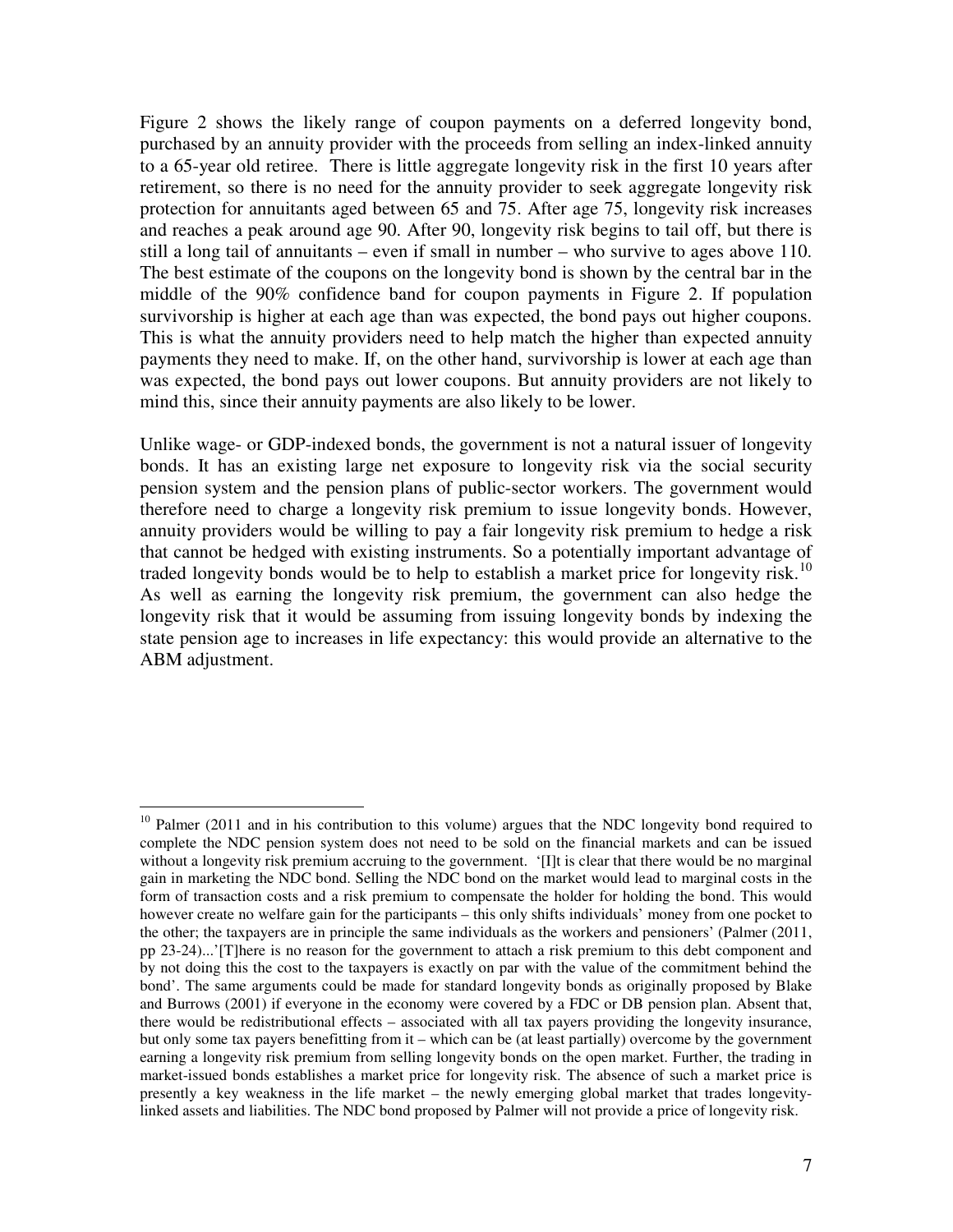#### **Conclusion**

An NDC pension plan is a PAYG pension plan with greater inter- and intragenerational equity than a standard PAYG plan. The rate of return to plan members is linked to the wage growth of the economy in which the plan resides over the accumulation phase and to the realised post-retirement life times of each cohort of members. NDC plans cannot be considered as offering a well-diversified investment. Further, given the long-run dynamic efficiency of economies, NDC plans fail the Aaron test and so will generate lower average pensions than available from FDC plans.

NDC outcomes could be replicated using an FDC framework if the government:

- Issued wage-indexed or GPD-indexed bonds for the accumulation phase.
- Issued indexed-linked longevity bonds for the decumulation phase.

However, while these bonds would help to deal with the poor international portability of NDC plans, they would not address the issue of poor international diversification of investment risks nor the failure of NDC plans to pass the Aaron test.

#### **References**

Aaron, H. J. (1966) The social insurance paradox, *Canadian Journal of Economics and Political Science*, 32, 371-374.

Ando, A. and Modigliani, F. (1957) Tests of the life cycle hypothesis of saving: Comments and suggestions, *Oxford Institute of Statistics Bulletin*, 19, 99-124.

*Annual Abstract of Statistics*, Office for National Statistics (www.statistics.gov.uk/statbase/product.asp?vlnk=94, accessed 13 September 2011).

Blake, D. (2000) Does it matter what type of pension scheme you have?*, Economic Journal,* 110, F46-F81.

Blake, D., Boardman, T., and Cairns, A. (2010) Sharing longevity risk: Why Governments should issue longevity bonds, Pensions Institute Working Paper PI-1002 (pensions-institute.org/workingpapers/wp1002.pdf, accessed 13 September 2011).

Blake, D., and Burrows, W. (2001) Survivor bonds: Helping to hedge mortality risk, *Journal of Risk and Insurance,* 68, 339-348.

Bodie, Z. (1990) Pensions as retirement income insurance, *Journal of Economic Literature*, 28, 28-49.

Cairns, A., Blake, D., and Dowd, K. (2006) A two-factor model for stochastic mortality with parameter uncertainty: Theory and calibration, *Journal of Risk and Insurance*, 73, 687-718.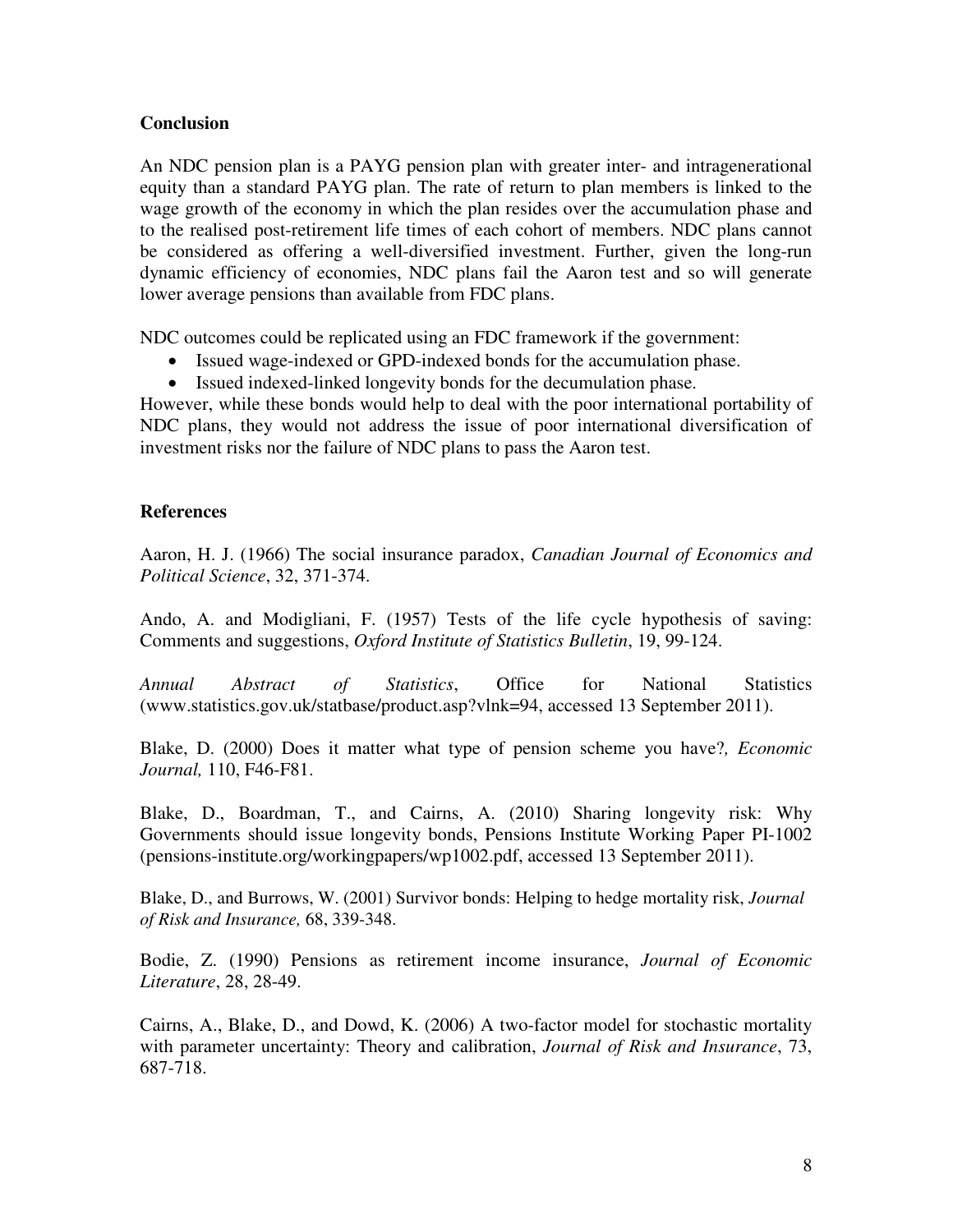Coughlan, G.D., Khalaf-Allah, M., Ye Y., Kumar, S., Cairns, A, Blake, D., and Dowd K. (2011) Longevity hedging 101: A framework for longevity basis risk analysis and hedge effectiveness, *North American Actuarial Journal*, 15, 150-176.

Feinstein, C. H. (1972) *National Income, Expenditure and Output of the United Kingdom: 1855–1965,* Cambridge University Press, Cambridge.

Modigliani, F. and Ando, A. (1963) The life cycle hypothesis of saving: Aggregated implications and tests, *American Economic Review*, 53, 55–84.

Palmer, E. (2008) *The Market for Retirement Products in Sweden*, The World Bank, Washington DC.

Palmer, E. (2011) Generic NDC: Equilibrium, valuation and risk sharing with and without NDC bonds, Department of Economics Working Paper 2011:3, Uppsala University.

Valdés-Prieto, S. (2000) The financial stability of notional account pensions, \_*Scandinavian Journal of Economics*, 102(3), 395-417.

Valdés-Prieto, S. (2004) Response to Breyer, *Scandinavian Journal of Economics,* 106(2), 389-390.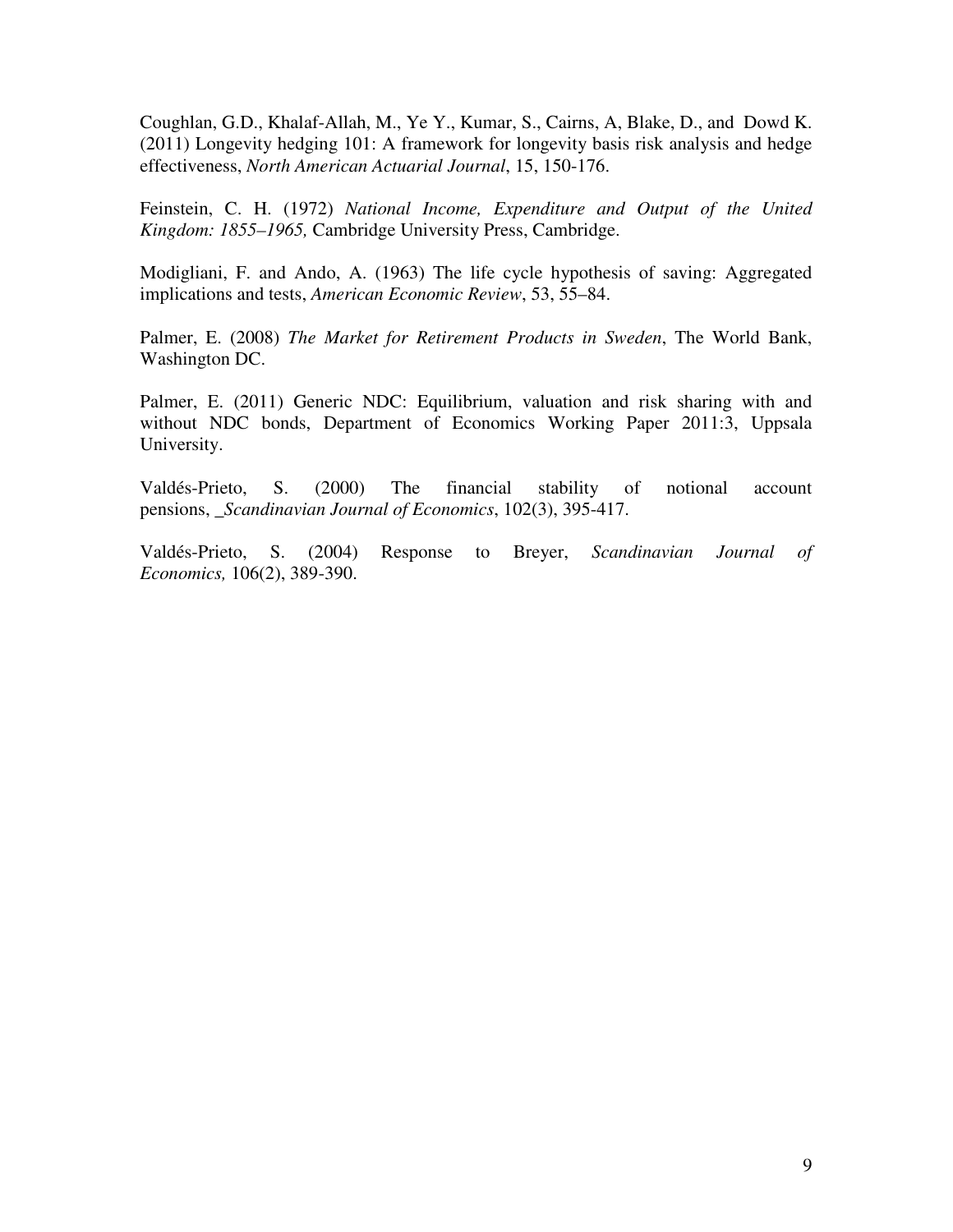

**Figure 1 - Share of labour in UK national income (GDP) 1855-2010**

Source: Feinstein (1972), *Annual Abstract of Statistics.*